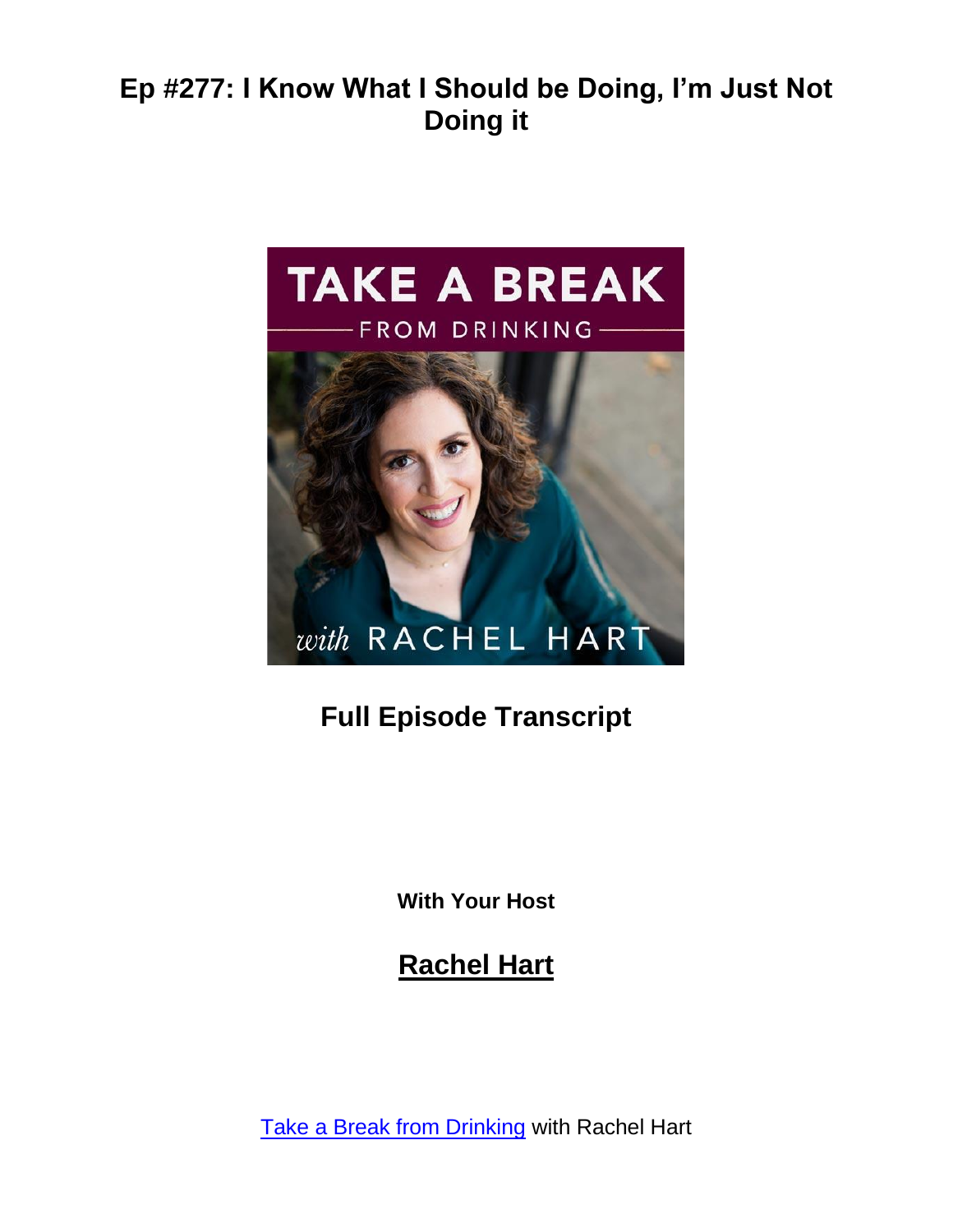You are listening to the *Take A Break* podcast with Rachel Hart, Episode 277.

Whether you want to drink less or stop drinking, this podcast will help you change the habit from the inside out. We're challenging conventional wisdom about why people drink and why it can be hard to resist temptation. No labels, no judgment, just practical tools to take control of your desire and stop worrying about your drinking. Now, here's your host Rachel Hart.

Well, hello everyone. We're talking today about a thought that I've had many times in my life; that I watch people that are inside the Take a Break membership struggle with all the time, that I watch friends and family struggle with all the time. It is very, very common. Often, when we are stuck in this thought it is hard to feel like there's any commonality. It just feels like there's something wrong with us. The thought is, "I know what it is I should be doing, I'm just not doing it."

I can't even tell you how I struggled with this thought for so long about my drinking; "I know what I should be doing, I'm just not doing it." To me, what I should be doing was: Making better choices, and being more responsible, and going home instead of having another, and not stopping by the wine store on the way home from work. I knew what I should be doing, but I just wasn't doing it.

Here's the thing, I watched this happen all the time when people started to do the work of the think-feel-act cycle, and the learning of how to allow your urges and really take the power out of them. Everything we teach, all the pillars that we teach inside the Take a Break membership… I watch as people are initially so excited by these concepts, like suddenly it's like, "Oh my gosh, my drinking makes so much sense. I have this logical framework; I don't feel like it just happens anymore." Or, it's just, "Something is wrong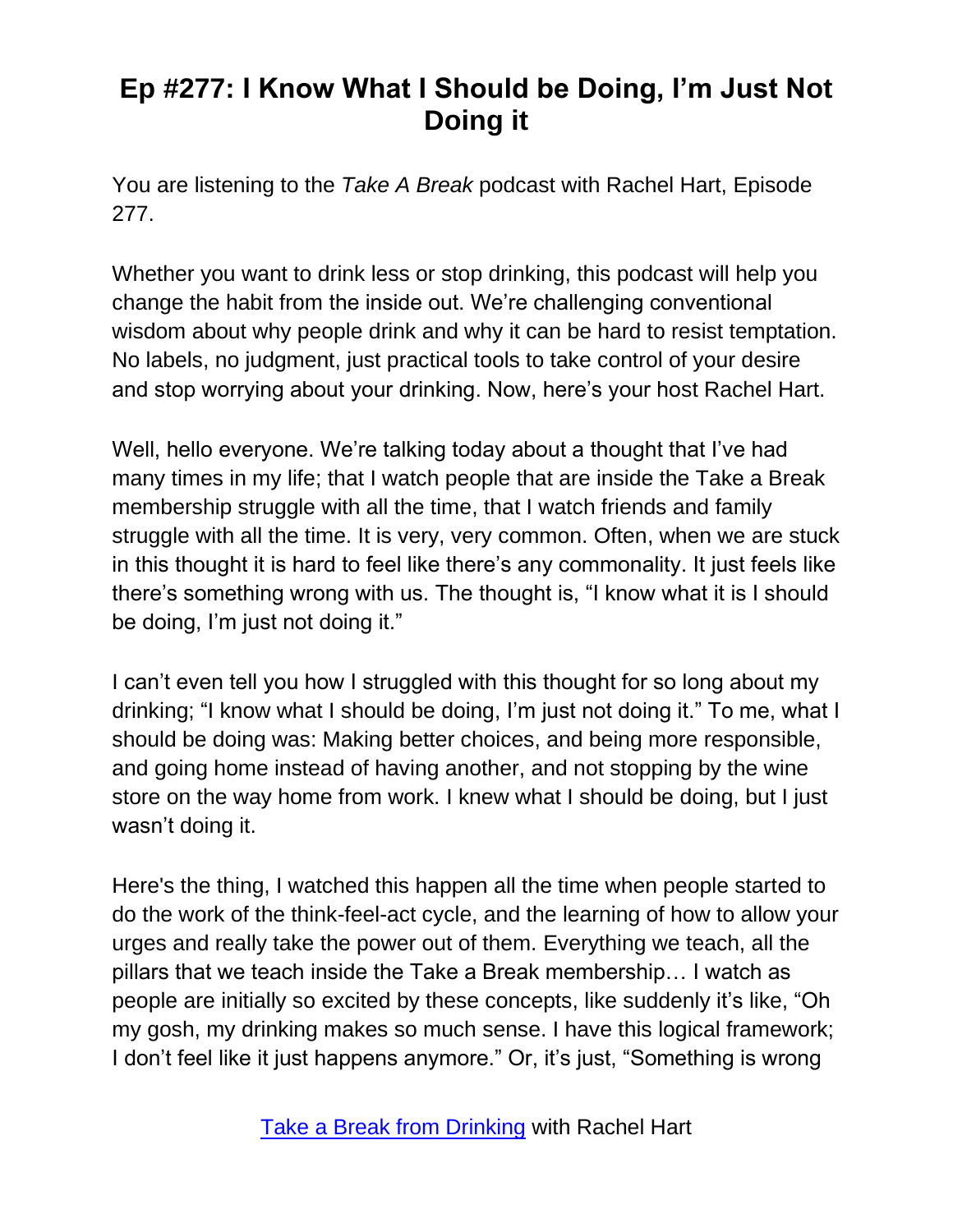with my brain." Or, "It's because it runs in my family." All of the sudden, it makes so much sense.

Of course, you have to practice if you want to change. You just can't consume. You just can't sit back and watch; you actually have to show up differently. People will say, "Okay, I know. I know what I should be doing, and I'm not doing it." They use that thought to beat themselves up.

It sounds so reasonable. It sounds like, "Yeah, I get it. I know the answer." The fact of the matter is that thought is actually hiding something so important that you need to understand. When you tell yourself, "I know what I should be doing, I'm just not doing it," what you are neglecting to tell yourself is this story of "why." The true story; not the made-up story in your mind. The true story of why you are not doing it.

The made-up story in your mind will sound a lot like, "I don't know, I'm just someone who never follows through." Or, "I never stick to my commitments." Or, "I start off really excited and then my motivation just wanes. I've always been like this. I've always done things half-assed."

Whatever your story is about why it is you're not following through, that's what you're believing right now. I want you to know that that story is B.S. It's not true. It's not actually what's going on when you tell yourself, "I know what I should be doing, I'm just not doing it." You're not doing it because the habit, the decision to drink, is offering you a benefit in the moment. There's an upside to it that your brain doesn't yet have an alternative answer for.

I talk about this all the time on the podcast. I talk all the time, that you cannot… if you want to create lasting change… I'm not talking about a change that will last for a day or six months or a year, I'm talking about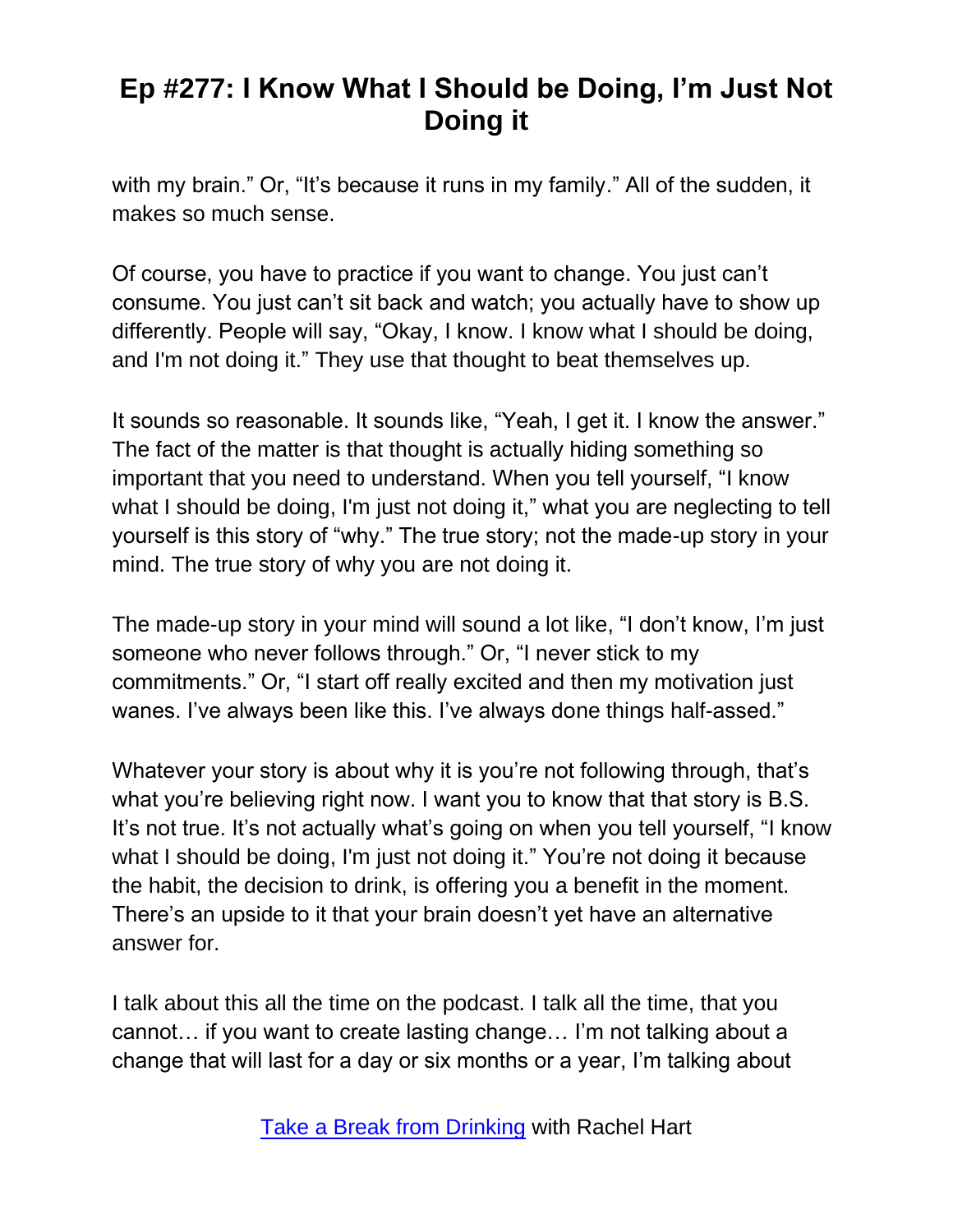lasting, permanent change. If you want to create that, not just with the habit of drinking but with every habit in your life, you have to be willing to not just focus on the downsides. You have to be willing to look at the complete picture of how the habit works.

The fact of the matter is, if there wasn't an upside, if there wasn't a benefit you wouldn't be reaching for that drink. It's not a matter of, "Yeah, you're just someone that doesn't follow through, and you've always been this way, and you always done things kind of half-assed." No, it's a matter of not being willing to really examine the benefits.

I think that why this happens is because, many times, we're afraid. If we look at the upside, if we focus on the upside we're never going to change. We're so used to creating change through focusing on everything that's bad; everything that's wrong; everything that we don't like; all the ways in which we're failing ourselves, and all the ways we're not being the best version of ourselves. We're so used to trying to fuel change through focusing on the negative. It's really what we're taught to do.

So, the idea that you could sit back, and you could look at the upsides, you could look at the benefits of your drinking, I think for a lot of people it's kind of scary. Like, "If I even crack that door open a little bit, if I look at the upside, if I look at the benefits then I'm never going to change." But the fact of the matter is, right now, when you're telling yourself, "I know what I should be doing, and I'm not doing it," and you're focusing on this negative story about yourself, and you're focusing on all the negatives of drinking... The fact of the matter is that's not helping you change either, so why not look at the benefits?

I did an episode early on, right at the beginning when I launched this podcast in… When did I launch it? 2017. Oh my gosh, so long ago. I did an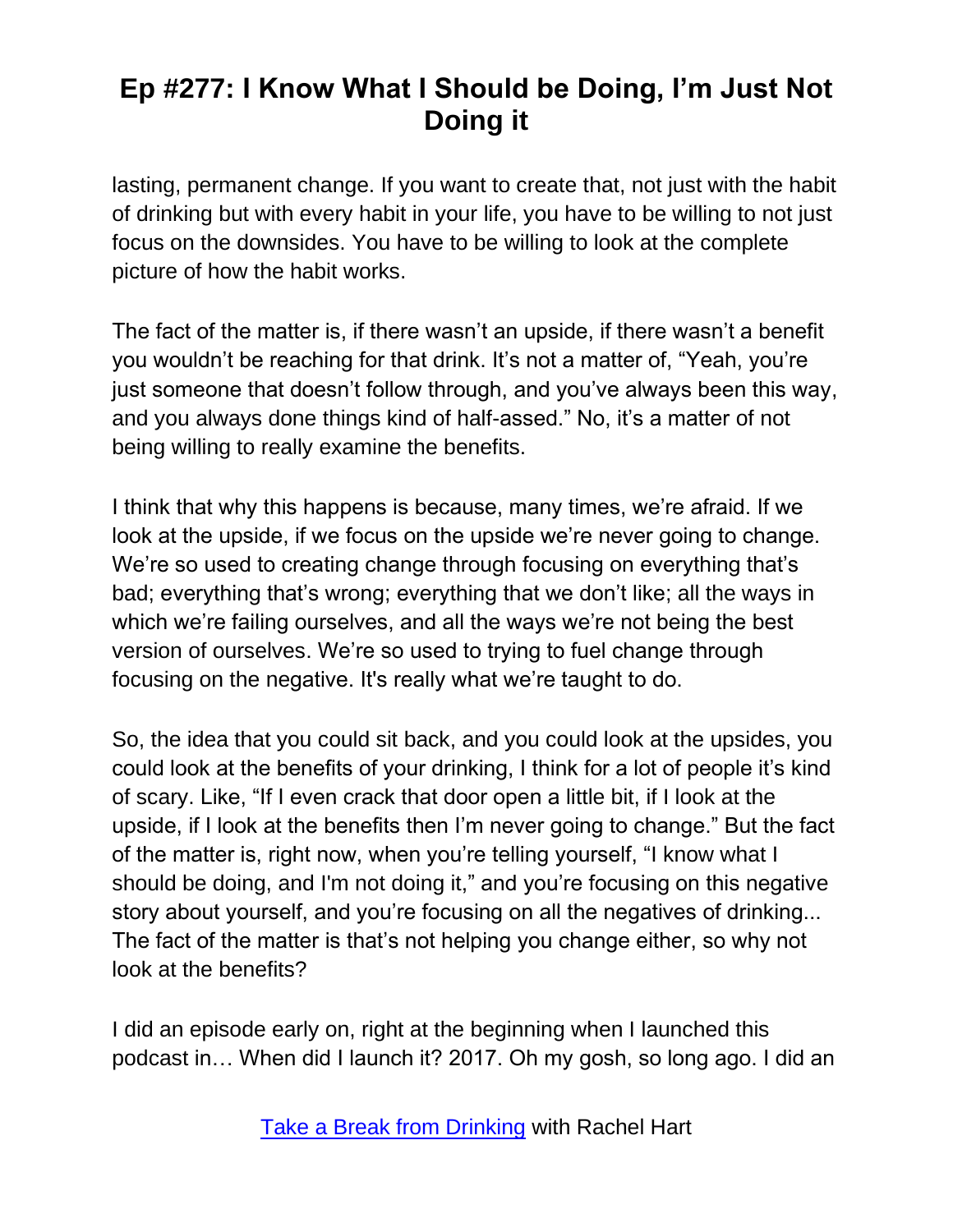episode early on called, "*Change Your Perspective, Change Your Results,*" that came from my own personal experience. My experience of starting to understand, "Hey, instead of looking at all the ways that drinking is a problem for me, how is it helping me? What is the upside?"

When I started thinking about how it was helping me it started to show me the skills that I was missing. It started to show me the areas in my life where I felt like, "Yeah, if I don't have the drink, it's not going to be very fun. I'm not going to know what to say. I'm not going to be able to relax. I'm not going to be able to go on this date." Whatever it is, it started to reveal to me the areas that I needed to work on.

Instead of being in this "just say no" mentality, which is what I had tried for so long, I really thought changing my drinking, and changing my relationship with alcohol was about being a rule-follower. And, just saying "No," and having more discipline, and having more willpower...

When I let go of that idea and instead started to see, "Wait, maybe it's about skill building and not the skill of following rules!" The skill of, "How do I create more pleasure in my life, just on my own?" Not just because of what I'm eating or drinking, or what I'm buying, or where I am. How do I create more pleasure? How do I create more confidence? How do I start to be a more confident person? How do I deal with my worries and my anxiety? What do I do when I feel bored?

I started to see, "Oh, there are actually these areas that I can start to expand and grow." Suddenly, I was in this place where changing my relationship with alcohol wasn't about gritting my teeth. It was about evolving to the next version of myself. That's what I want to offer to all of you right now who are thinking, "Yeah, I know what I should be doing, but I'm not doing it."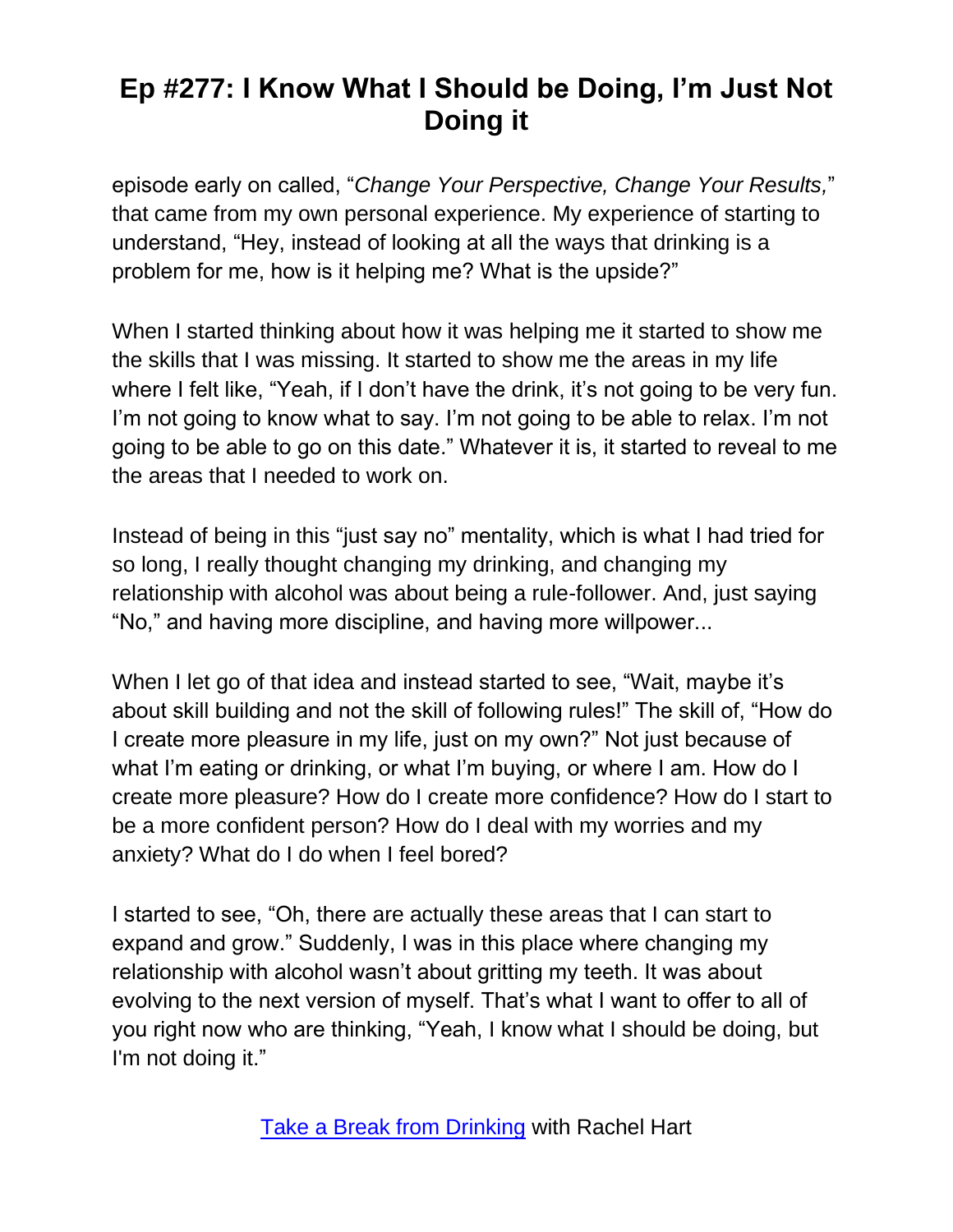What I want to offer is that you have a terrible story about yourself and the reason you're not doing it. It's a story you've probably used over and over again. "I'm just someone who… I've always been this way." Also, you're so used to focusing on the downsides of the habit. You're so used to focusing on the hangovers, or the emotional or physical toll that drinking takes on your body, or how you feel the next day and how you have regret or embarrassment, or how you don't like how you're showing up in your relationships. You're so used to focusing on all those negatives.

Your negative results are real. They are real. They're only one part of the picture. If it was all downsides you wouldn't want to drink in the first place. When you contemplate doing this work, stepping back, and zooming out and not just focusing on the downsides, not just focusing on everything that's bad about your drinking, but also everything that will be bad if you tried to change it, everything that will be bad even if you just take a break for thirty days...

I remember for me, my first thirty-day break was so intimidating because I was like, "Oh God, I'm going to be deprived and missing out. I'm not going to have any fun. I'm not going to know what to say. People are going to ask questions." It felt like this lose-lose situation. You have to really zoom out and instead of focusing on all the negatives, start to see things from a different perspective.

Consider the upside of your drinking. The ways in which it's helping you. Also, potentially, the upside of taking the leap to create the change that you want, whatever your goal is: Whether or not you want to drink less, or drink only occasionally, or not drink at all. What is the upside there?

By zooming out and looking at the habit from every angle; from looking at the costs and the benefits, the upsides, and the downsides, what you start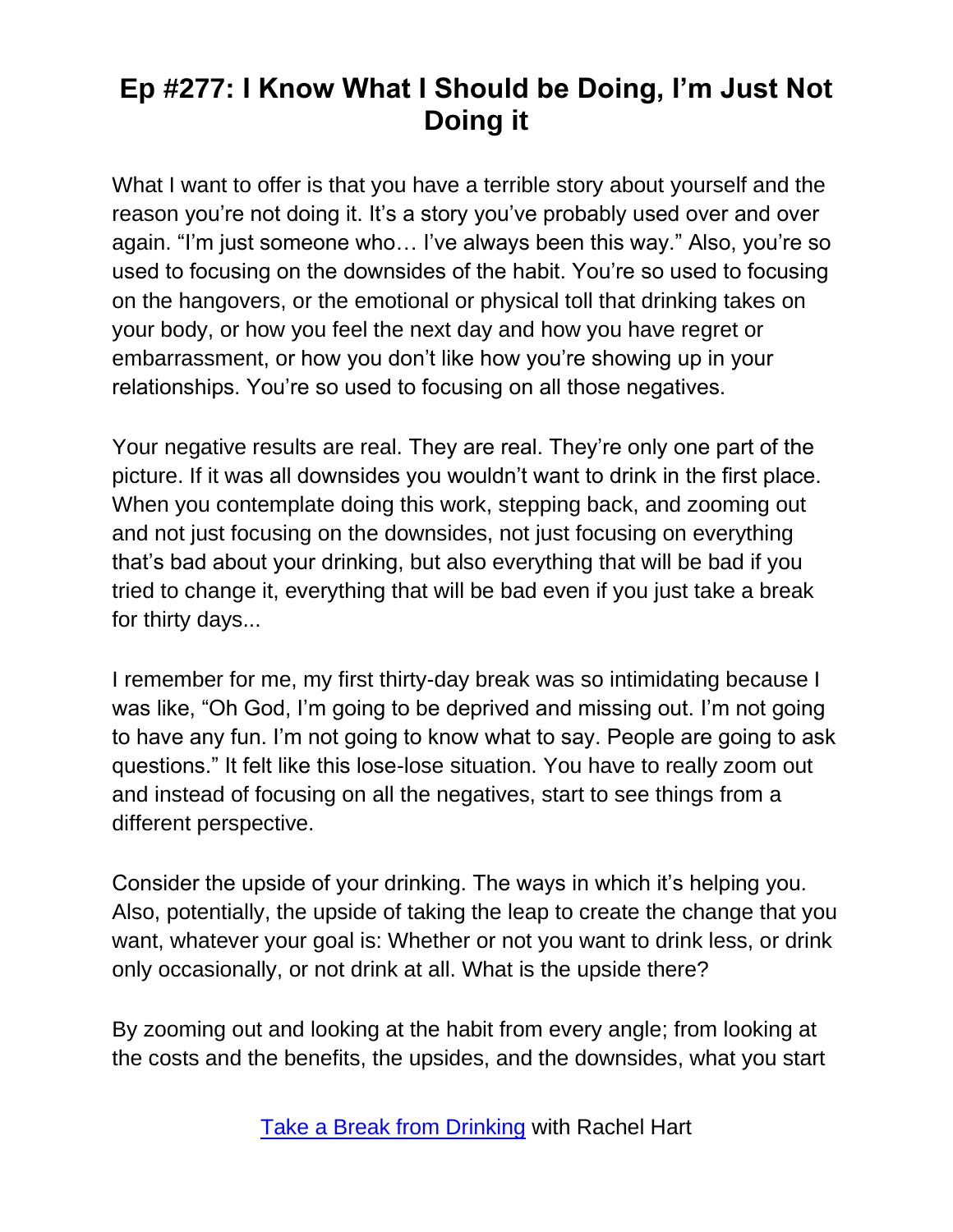to do is create a unique map, a unique picture that really shows you the inner workings of your habit. Everyone's looks different. Everyone has different skills that they need to work on and different areas of focus. Think about this.

We have this exercise when people join the membership, it's one of the benefits we have in the bonus area, where people go through the exercise of doing the costs and benefits of the habit, and the costs and benefits of taking a break. You've got to be willing to look at the full picture.

Really go through… "Okay, let's think about something I've probably never thought of before. Let me understand the upside to my drinking in all areas of my life. So, maybe, the upside with: My health, with my emotions, with my well-being, with my productivity, with money, with memory, with sleep, with rest and relaxation, with food, with socializing, with celebrations, with friendships and relationships, with intimacy and sex, with family and children, with job and career, with education, with hobbies and interests, with my future, with my spirituality, with safety..." Let's look at it all.

You will have this knee-jerk to be like, "No, no, no. I know I shouldn't be doing this; I know it's bad for me, I'm just not following through." You will resist doing this. If you have that resistance, I encourage you to examine why. I encourage you to ask yourself, what do you think is going to happen if you look at the benefits?

Instead of having this fear that the benefits are going to keep you stuck, maybe the benefits are going to show you the way forward. That's what happened for me. It showed me exactly what I needed to work on. It showed me exactly the skills that I was missing. All of the sudden, changing my relationship with alcohol really didn't have anything to do with